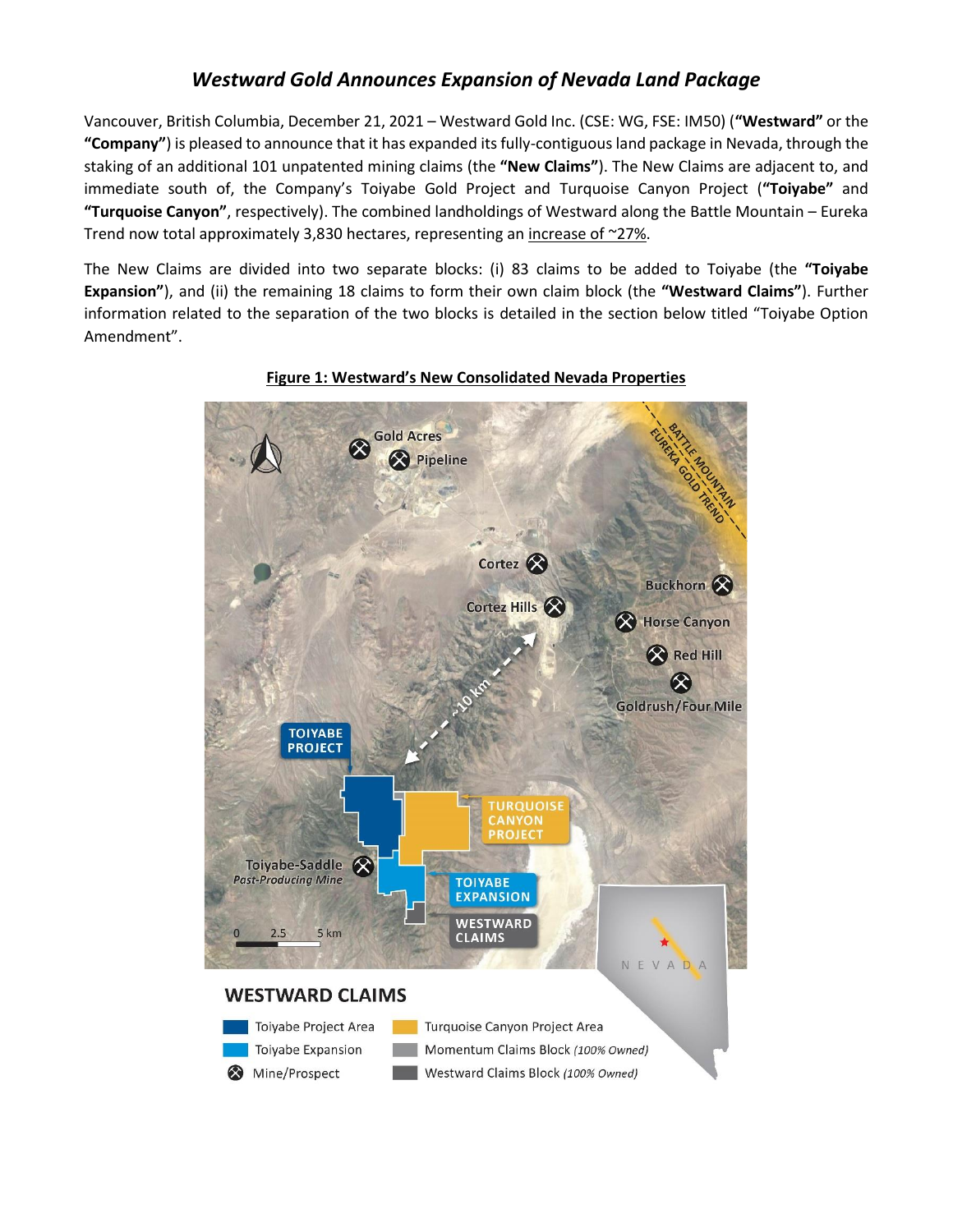The property package is located in one of the most prolific gold mining districts in the state, and sits a short distance away from major deposits and operating mines, including Pipeline, Cortez Hills, and Goldrush. With the addition of the New Claims, the Company also now borders the past-producing Toiyabe-Saddle Mine (controlled by Barrick Gold) to the east and north. In the immediate area, Westward is now a significant landholder, as seen in Figure 2 below.

### Land Expansion: Strategic Rationale

The addition of the New Claims was identified as a strategic priority by the Company's Technical Advisory Committee, and was based on:

- Takeaways from the ongoing review of new and historical technical information related to the nature of the mineralizing structures and geological features in the area
- Recommendations following a multi-day site visit conducted in October of 2021 by Dave Browning (VP Exploration), David Kelley (Board Member), Steven Koehler (Technical Advisor), and Richard Bedell (Technical Advisor)
- Active monitoring of land status / claim availability in the vicinity of Toiyabe and Turquoise Canyon

The area of expansion includes lower plate carbonate rocks, thrust faults and high-angle normal faults that are present at Toiyabe, and in the adjacent Toiyabe – Saddle Mine open pits (see Figure 3 below). The carbonate rocks are known gold hosts at Toiyabe (with its 173 koz historical gold resource<sup>(1)</sup>) in addition to major deposits in the area such as Pipeline and Cortez Hills<sup>(2)</sup>.

## **Figure 2: Neighbouring Properties**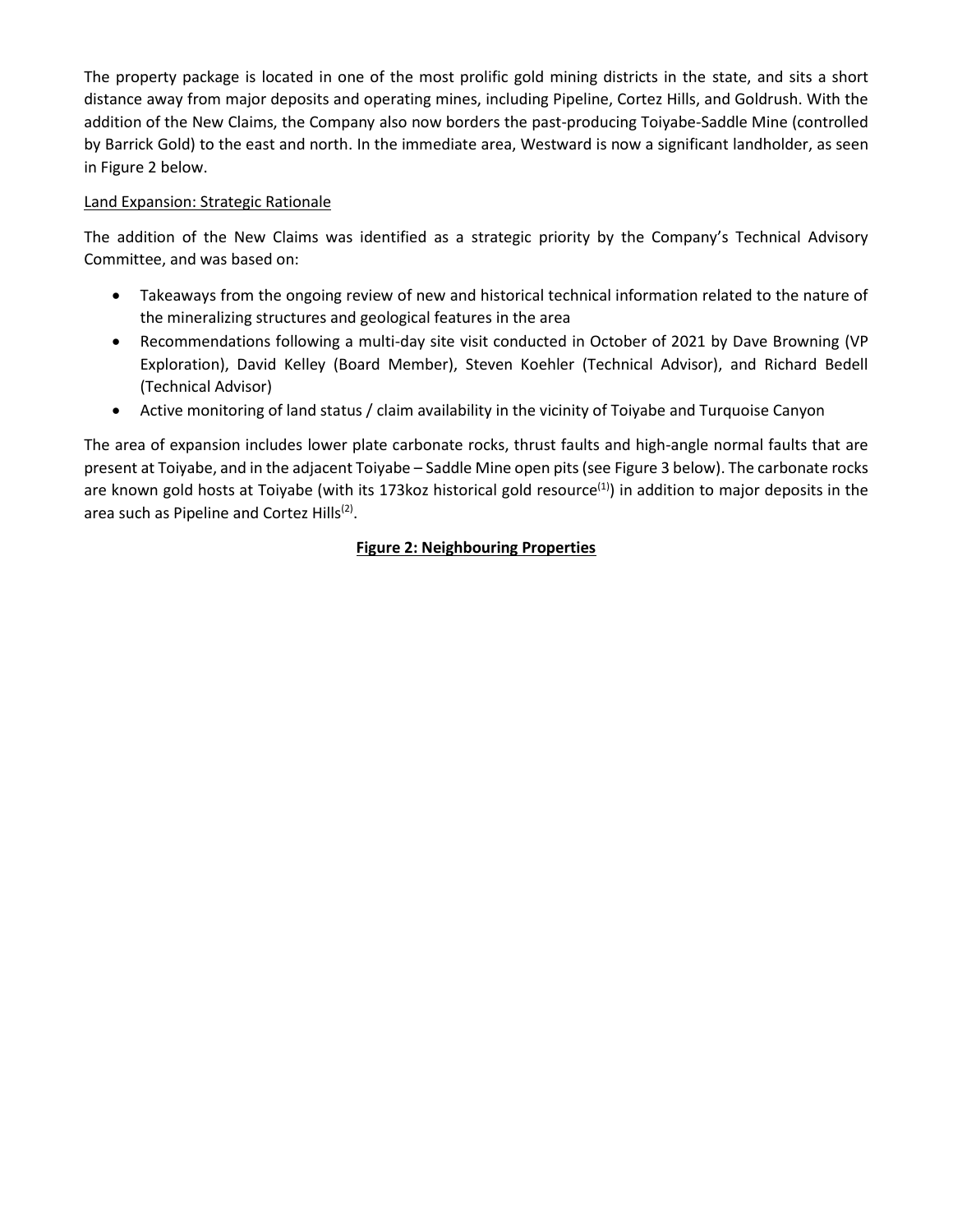



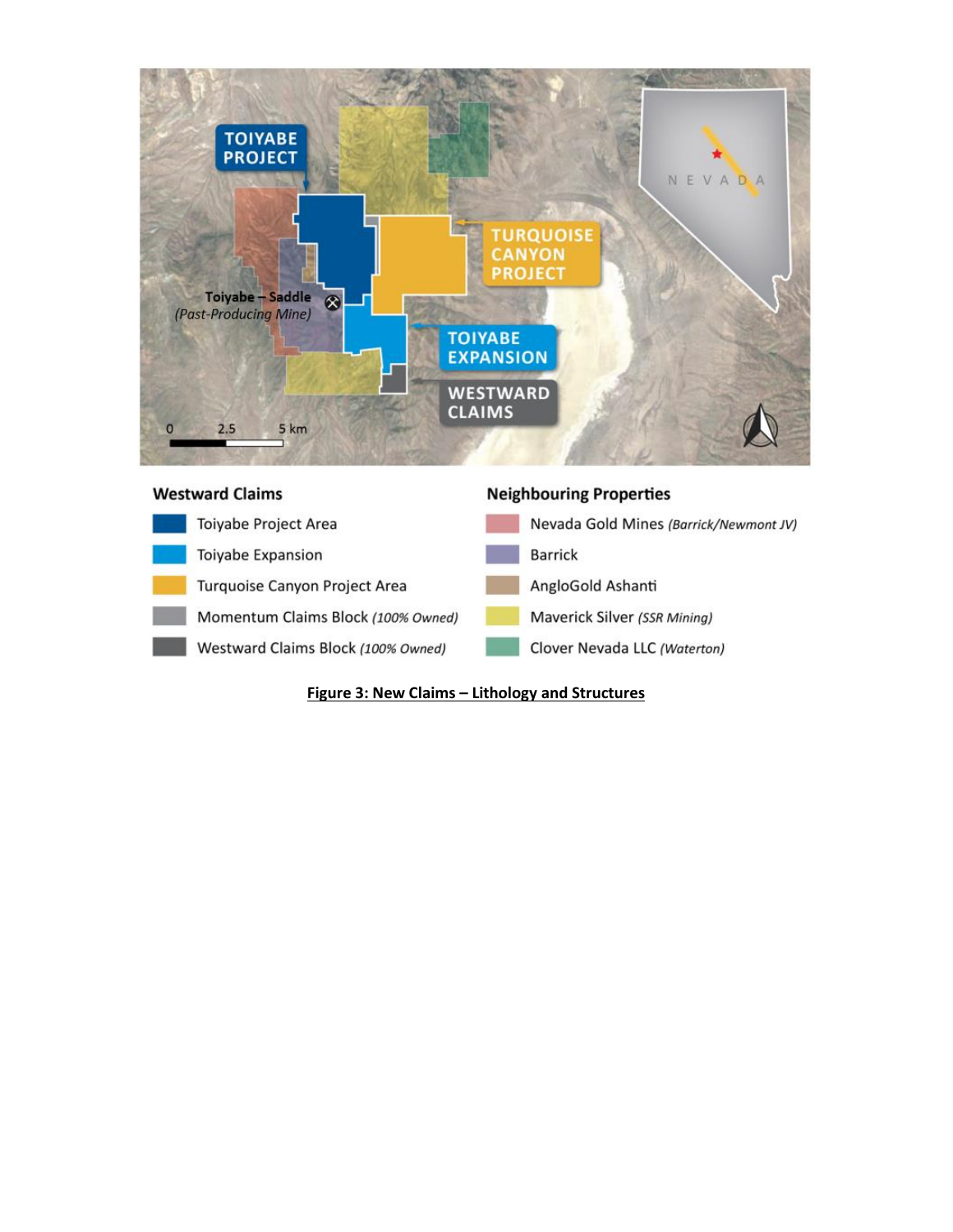

Existing Land Package Property Expansion Lower Plate Carbonates Upper Plate Chert Valmy Basin Assemblage v Thrust Fault

Dave Browning, Westward's VP of Exploration, noted: "The thrust fault and exposed limestones present on this new ground are compelling; we're in the same structural and lithological environment responsible for mineralization at adjacent deposits, and this adds further prospectivity to our target-rich land package."

Colin Moore, Westward President, added: "We're thrilled to have been able to consolidate additional strategic ground around our existing properties in a cost-effective manner, and I applaud our technical team for identifying and executing on this opportunity."

*(1) Source: NI 43-101 Technical Report, American Consolidated Minerals Corporation, Prepared by Paul D. Noland, P. Geo., May 27, 2009 (the "2009 Technical Report"). A qualified person has not done sufficient work to classify the historical estimate at Toiyabe (the "Historical Estimate") as current mineral resources and Westward is not treating the Historical Estimate on Toiyabe as a current mineral resource, as defined in National Instrument 43- 101 – Standards of Disclosure for Mineral Projects ("NI 43-101"). The Historical Estimate was calculated using mining industry standard practices for estimating Mineral Resource and Mineral Reserves (2005) which was prior to the implementation of the current CIM standards for mineral resource estimation (as defined by the CIM Definition Standard on Mineral Resources and Ore Reserves dated May 10, 2014). The key assumptions, parameters and methods used to prepare the Historical Estimate on Toiyabe are described in the 2009 Technical Report. While Westward considers the Historical Estimate on Toiyabe disclosed in this news release to be relevant*  to investors, it cautions readers that it should not be unduly relied upon in drawing inferences on the mineralization *on Toiyabe, as additional work is required to upgrade or verify the Historical Estimate as a current mineral resource. This additional work includes (but may not be limited to): re-sampling and re-assaying of available core and/or pulps, verification of assay certificates and digital assay data, verification of select drill hole collars, review and verification of drill hole geologic logs versus the preserved core and RC cuttings, incorporation of AuCN assays to*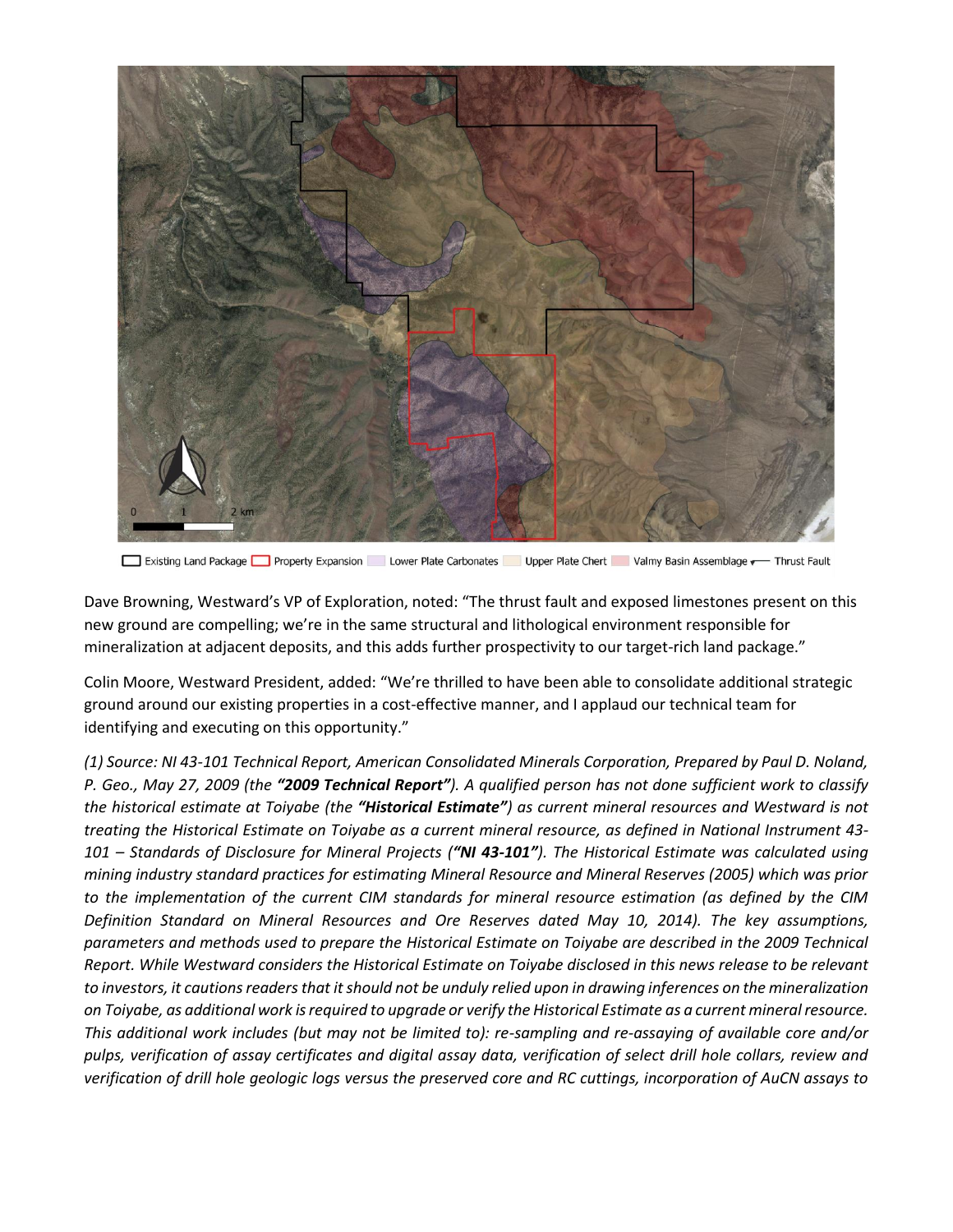*provide a general understanding of metallurgical characteristics, review and verification of mineralization controls and modelling techniques.*

*(2) Source: NI 43-101 Technical Report on the Cortez Joint Venture Operations, Lander and Eureka Counties, State of Nevada U.S.A, Barrick Gold Corporation, Prepared by Hugo Miranda, Kathleen Ann Altman, Phillip Geusebroek, Wayne W. Valliant, and R. Dennis Bergen, March 22, 2019.*

#### Toiyabe Option Amendment

Pursuant to the original Toiyabe option agreement dated January 23, 2005, under which Westward may acquire its interest in Toiyabe (the "**Toiyabe Option Agreement**") from Minquest Ltd. (**"Minquest"**), the project is subject to a 2-mile area of interest clause (the **"AOI"**). Claims staked by Westward, as optionee, within the AOI, prior to earning into a 100% ownership interest in Toiyabe, become subject to the terms of the Toiyabe Option Agreement.

The Toiyabe Expansion falls within the AOI, and the claims will be added to Toiyabe in accordance with the terms of the Toiyabe Option Agreement. Minquest management has been apprised of the claims comprising the Toiyabe Expansion and has concurred with the assessment of the total claims falling within the AOI. The Toiyabe Expansion claims are expected to be registered under Minquest ownership with the U.S. Bureau of Land Management, whereas the Westward Claims (18 total) will be 100% owned by Westward and registered under Turquoise Canyon Corp., a wholly-owned U.S. subsidiary of the Company.

Remaining obligations under the Toiyabe Option Agreement include (i) a cash payment of US\$140,000 on or before October 15, 2022, and (ii) a cash payment of US\$400,000 on or before October 15, 2023. All claims covered by the Toiyabe Option (including the claims comprising the Toiyabe Expansion) will be subject to a 3% Net Smelter Return Royalty, half of which (1.5%) can be bought back by the Company for US\$2,000,000 per 1.0%.

#### **Qualified Person**

The technical information contained in this news release was reviewed and approved by Steven R. Koehler, Technical Advisor to the Company, who is a Qualified Person under National Instrument 43-101 – *Standards of Disclosure for Mineral Projects.*

#### **About Westward Gold**

Westward Gold is a mineral exploration company focused on developing the Toiyabe and Turquoise Canyon Projects located in the Cortez Hills area of Lander County, Nevada. From time to time, the Company may also evaluate the acquisition of other mineral exploration assets and opportunities.

For further information contact:

Raymond D. Harari Chief Executive Officer Westward Gold Inc. rdh@canaliscapital.com Tel: +507-6675-2221

*The Canadian Securities Exchange has neither approved nor disapproved the contents of this news release. The Canadian Securities Exchange does not accept responsibility for the adequacy or accuracy of this news release.*

*Forward-looking statements or information are subject to a variety of known and unknown risks, uncertainties and other factors that could cause actual events or results to differ from those reflected in the forward-looking statements or information, including, without limitation, the need for additional capital by the Company through*